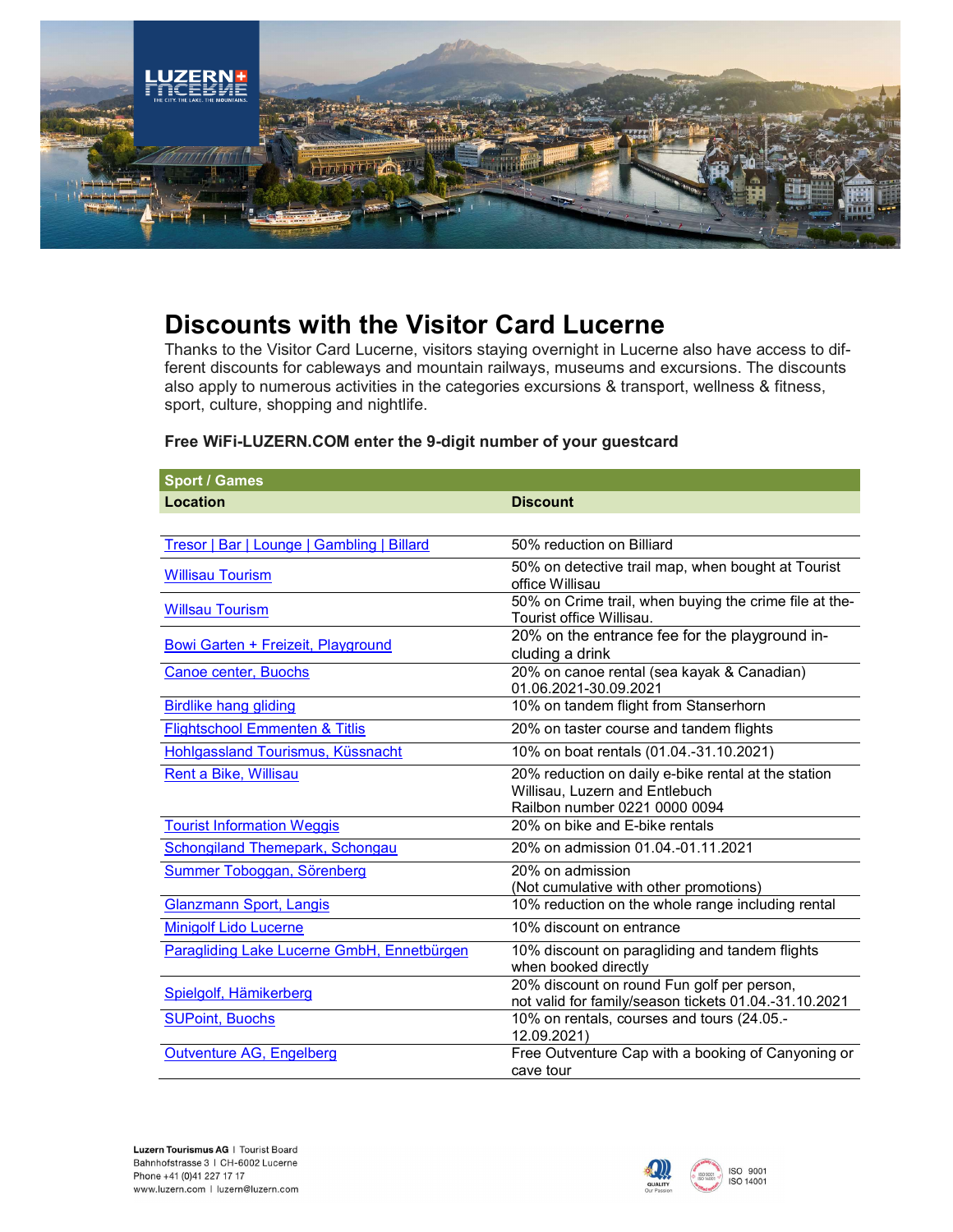

| <b>Culture</b>                                   |                                                                              |
|--------------------------------------------------|------------------------------------------------------------------------------|
| Location                                         | <b>Discount</b>                                                              |
|                                                  |                                                                              |
| Napf-Chäsi (cheese manufactory), Luthern         | Free visit every Thursday from 11 to 12 am (pre<br>booking requested)        |
| Bundesbriefmuseum, Schwyz                        | 50% on admission and free coffee                                             |
| <b>Sempach - Town Hall Museum</b>                | 50% on admission                                                             |
| Art-Panorama Inferno at Chateau Gütsch           | 20% on admission                                                             |
| <b>Ballenberg Swiss Open Air Museum</b>          | 20% on single admission, not cumulative with other<br>offers or cash payment |
| Bourbaki Panorama, Lucerne                       | 20% on single admission                                                      |
| <b>Einsiedeln Tourism / Monastery Einsiedeln</b> | 20% on guided abbey tour (german)                                            |
| <b>Forum of Swiss History Schwyz</b>             | 20% on admission                                                             |
| Hergiswiler Glas AG, Hergiswil                   | CHF 2 discount on museum admission                                           |
| Museum of History, Lucerne                       | 20% on single admission                                                      |
| Museum of Art, Lucerne                           | 20% on single admission                                                      |
| <b>Lucerne Tourism</b>                           | 20% on guided city tour                                                      |
| <b>Lucerne Theatre</b>                           | 20% on limited tickets (excl. special performances)                          |
| <b>Lucerne Nature Museum</b>                     | 20% on single admission                                                      |
| <b>KKL Lucerne</b>                               | 20% on public visits                                                         |
| Richard-Wagner-Museum, Luzern                    | 20% on single admission                                                      |
| <b>Heidegg Castle, Gelflingen</b>                | CHF 3 reduction on entry                                                     |
| <b>Sankturbanhof Sursee, gallery</b>             | 20% on single admission                                                      |
| <b>Schweizerische Vogelwarte Sempach</b>         | 20% on single admission                                                      |
| <b>Tropenhaus Wolhusen (Tropical House)</b>      | 20% on single admission                                                      |
| <b>UNESCO Biospere Entlebuch</b>                 | 20% on public guided excursions (german) from<br>28.05. to 13.10.2021        |
| <b>Museum Bruder Klaus, Sachseln</b>             | 10% on single admission                                                      |
| <b>Museum im Bellpark, Kriens</b>                | 10% on single admission                                                      |
| <b>Rosengart Collection, Lucerne</b>             | 10% on museum admission                                                      |
| <b>Swiss Museum of Transport, Lucerne</b>        | 10% on museum admission and Swiss Chocolate<br>Adventure                     |
| <b>Glacier Garden and Mirror Maze, Lucerne</b>   | 20% on single admission                                                      |
| <b>Nature and animal Park Goldau</b>             | CHF 2 reduction on entry                                                     |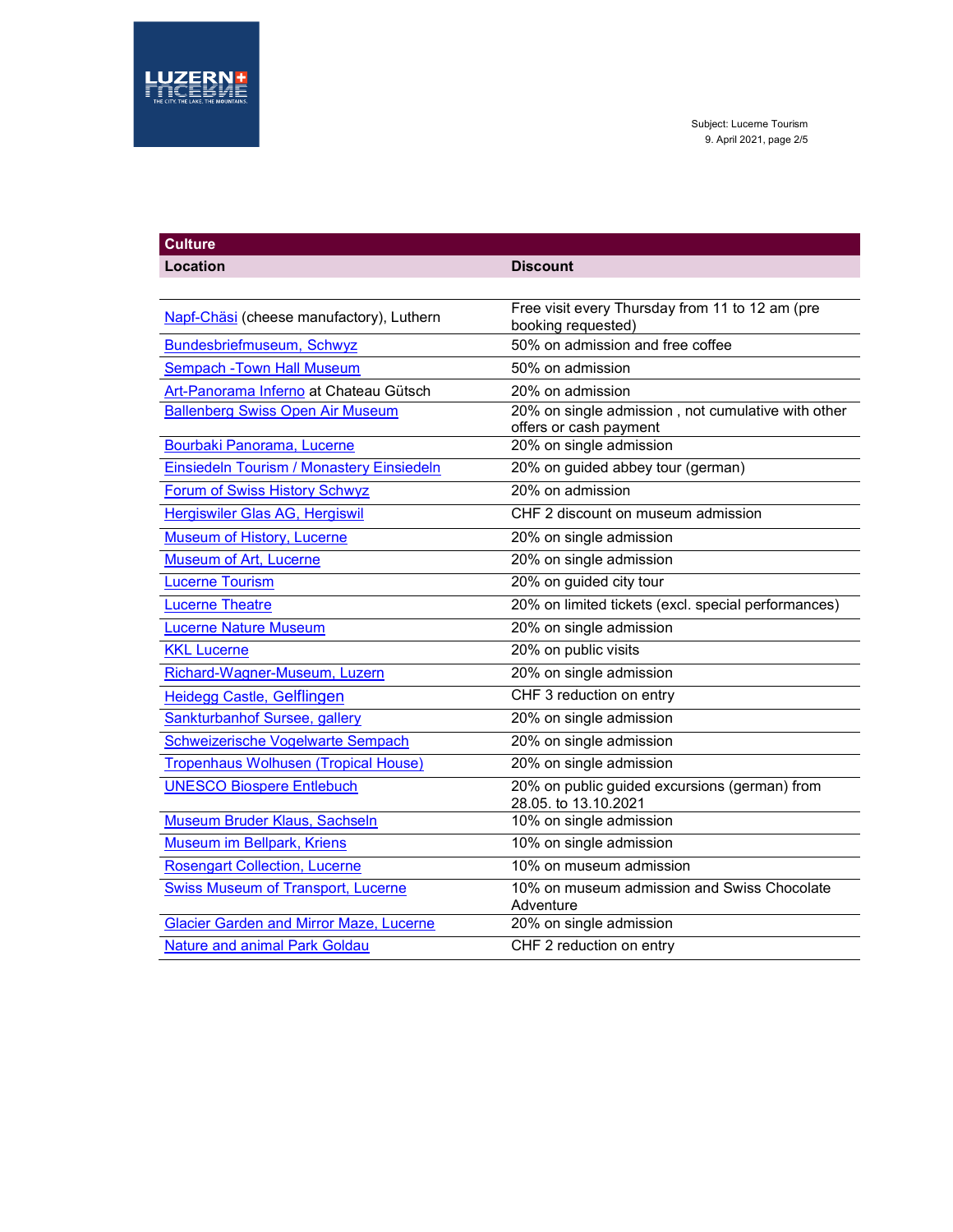

| <b>Transport</b>                                       |                                                                                                                                                     |
|--------------------------------------------------------|-----------------------------------------------------------------------------------------------------------------------------------------------------|
| <b>Location</b>                                        | <b>Discount</b>                                                                                                                                     |
|                                                        |                                                                                                                                                     |
| Public transport, city of Lucerne                      | Free public transport zone 10 excl. boat cruises                                                                                                    |
| Cable car Schattdorf-Haldi, Schattdorf                 | 50% on return tickets with the cable car<br>Schattdorf-Haldi                                                                                        |
| CabriO Stanserhorn funicular and cablecar              | 20% on round trip (10.04.2021 - 14.11.2021)                                                                                                         |
| <b>Lake Lucerne Navigation Company, Lucerne</b>        | 20% on day card                                                                                                                                     |
| <b>Lake Lucerne Navigation Company, Lucerne</b>        | 20% round trip Luzern - Bürgenstock Resort<br>$01.04.2021 - 31.10.2021$                                                                             |
| Lake Lucerne Navigation Company, Lucerne               | CHF 6 round trip Panorama-Yacht Saphir from<br>01.05.2021 to 31.03.2022                                                                             |
| <b>Hallwilersee Schifffahrt</b>                        | 20% on tickets and round trips                                                                                                                      |
| Mountain railways Beckenried-Emmetten, Becken-<br>ried | 20% on standard rates for daily hiking and ski tickets                                                                                              |
| Mountain railways Sörenberg AG                         | 20% on return tickets Brienzer Rothorn (excl. winter)<br>and Rossweid 22.05.2021-01.03.2022                                                         |
| Mountain railways Brunni, Engelberg                    | 20% reduction on single and return journeys                                                                                                         |
| Dampfbahn Furka Steam Railway, Realp                   | 20% reduction on tickets (1st and 2nd class)                                                                                                        |
| Cable car Dallenwil Niederrickenbach                   | 20% on return tickets                                                                                                                               |
| Cable car Dallenwil-Wirzweli                           | 20% on return tickets                                                                                                                               |
| Cable car Intschi-Arnisee, Intschi                     | 20% on tickets                                                                                                                                      |
| Cable car Urmiberg, Brunnen                            | CHF 4 reduction on round trips 19.03.-31.12.2021                                                                                                    |
| <b>Rigi Railways</b>                                   | 20% on standard tariffs Vitznau - Kulm,                                                                                                             |
|                                                        | Arth-Goldau - Kulm, Weggis - Kaltbad, Kräbel - Rigi<br>Scheidegg including short hops<br>50% on standard tariffs for overnight stays on the<br>Rigi |
| Rothenflue Cable car Mythenregion, Schwyz              | 20% on round trips 08.05.2021-20.03.2022                                                                                                            |
| Stoosbahnen AG, Stoos                                  | 20% off summit experience ticket (day ticket summer<br>or winter)                                                                                   |
| <b>Melchsee-Frutt, Kerns</b>                           | 20% on cable car Stöckalp - Melchsee-Frutt-<br><b>Bonistock</b>                                                                                     |
| <b>Cable car Biel-Kinzig</b>                           | 10% on roundtrips                                                                                                                                   |
| Lungern-Turren-Bahn AG, Lungern                        | 10% on standard rates                                                                                                                               |
| <b>Pilatus Railways</b>                                | 10% on roundtrips                                                                                                                                   |
| Sportbahnen Marbachegg AG, Marbach                     | 10% on standard rates                                                                                                                               |
| <b>Cable car Bannalp</b>                               | CHF 3 on return tickets (18 instead of 21) children<br>50% of the adult price                                                                       |
| <b>Cable car Niederbauen</b>                           | Return ticket CHF 19 instead of CHF 22, single ride<br>CHF 12 instead of CHF 13, children 50% of adult<br>price                                     |
| <b>Titlis, Engelberg</b>                               | 30% on return ticket (May/June, Sept/Oct)<br>20% on return ticket in July and August                                                                |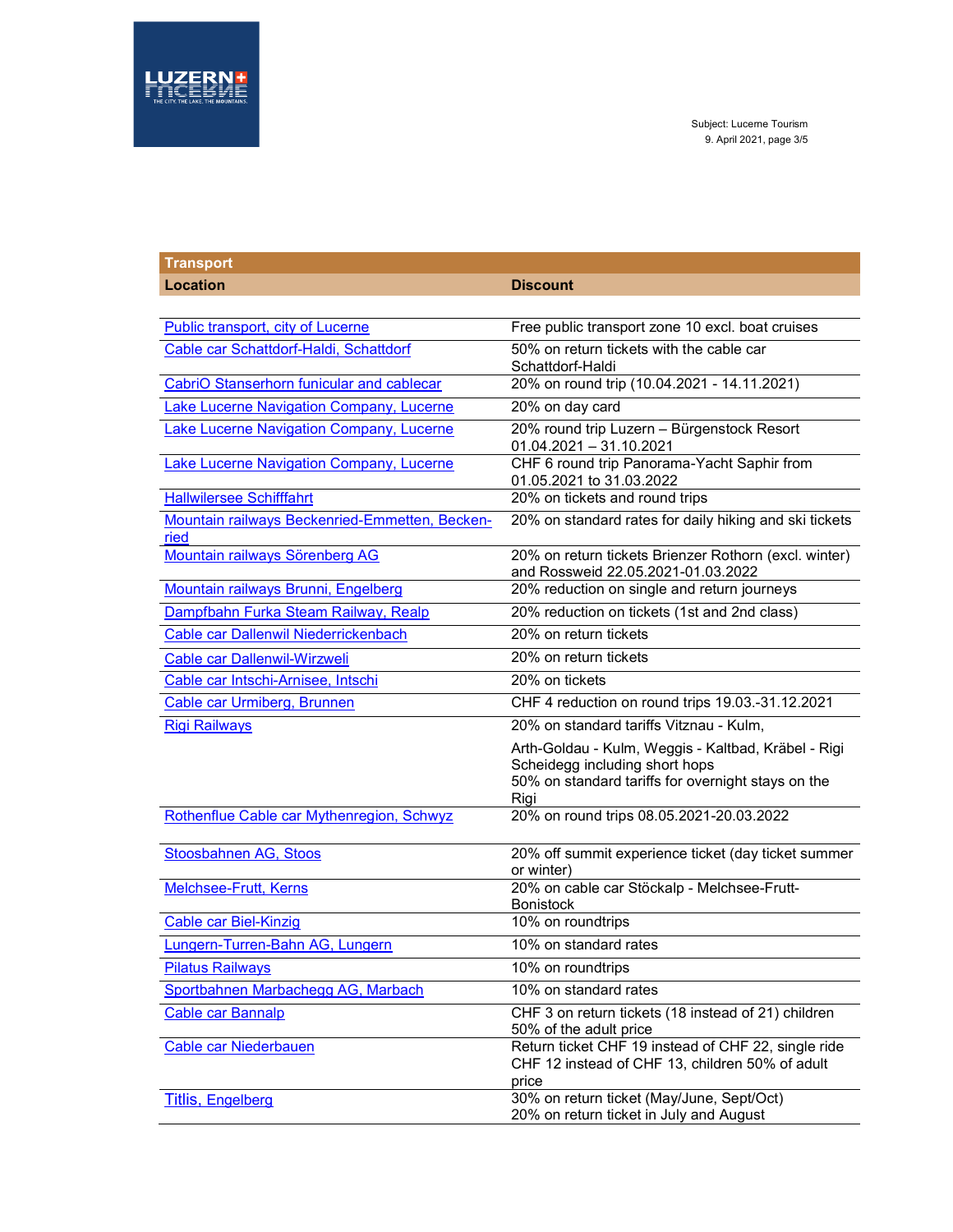

Subject: Lucerne Tourism 9. April 2021, page 4/5

| <b>Wellness &amp; Fitness</b>        |                                                                                                                                   |
|--------------------------------------|-----------------------------------------------------------------------------------------------------------------------------------|
| Location                             | <b>Discount</b>                                                                                                                   |
|                                      |                                                                                                                                   |
| Hotel Alexander/Gerbi, Weggis        | 50% reduction on half Day Spa mon to thu                                                                                          |
| LIV lab Yoga                         | 20% reduction on single admission                                                                                                 |
| <b>Alpamare Water Park</b>           | 15% on single admission (max. 5 people, excl. baby<br>entry)                                                                      |
| <b>Swiss Holiday Park, Morschach</b> | 20% reduction on water arena from Monday to Sat-<br>urday, not valid on Sun-and Holidays and between<br>26.12.2021 and 06.01.2022 |

| <b>Culinary Art</b>                        |                                                                                                 |
|--------------------------------------------|-------------------------------------------------------------------------------------------------|
| Location                                   | Location                                                                                        |
|                                            |                                                                                                 |
| Gelateria dell'Alpi #alpigelati            | 3 scoops of ice-cream for the price of 2 scoops<br>/01.04.2021 till 30.09.2021)                 |
| <b>Tibits Lucerne</b>                      | 1 glass of homemade iced tea free of charge with<br>every tibits plate                          |
| Berggasthaus Niederbauen Emmetten          | 10% on consumption from CHF 25 to CHF 200                                                       |
| <b>Restaurant Burgrain, Alberswil</b>      | Free daily dessert (Wednesday to Sunday)                                                        |
| <b>Restaurant Waldegg Wirzwell</b>         | Free House coffee with or without alcohol from a<br>minimum consumption of CHF 30               |
| <b>Restaurant Rio Churrasco, Stansstad</b> | Free seasonal Caipirinha, when ordering the barbe-<br>cue experience all you can eat "Rodizio"  |
| Seehotel Baumgarten, Kehrsiten             | Free dessert after the main course                                                              |
| Alpwirtschaft Unterlauelen, Eigenthal      | Free "Schwinger"- coffee                                                                        |
| Bärghuis Jochpass, Engelberg               | Free coffee with or without alcohol when ordering<br>the "Himbeer Gschlabber" 11.06.-17.10.2021 |

| <b>Shopping</b>                        |                                                                                                                                  |
|----------------------------------------|----------------------------------------------------------------------------------------------------------------------------------|
| Location                               | <b>Discount</b>                                                                                                                  |
|                                        |                                                                                                                                  |
| <b>Victorinox Brand Store, Lucerne</b> | Free engraving on a Victorinox pocket knife, ex-<br>cept shell engraving on wooden knives and en-<br>graving on limited editions |
| Napf-Chaesi Luthern                    | Free visit by appointment every Thursday 11-12                                                                                   |
| <b>Bijouterie Affolter Willisau</b>    | 10% reduction on a piece of jewellery of your<br>choice                                                                          |
| <b>CULINARIUM ALPINUM, Stans</b>       | 10% off your purchase in the monastery shop                                                                                      |